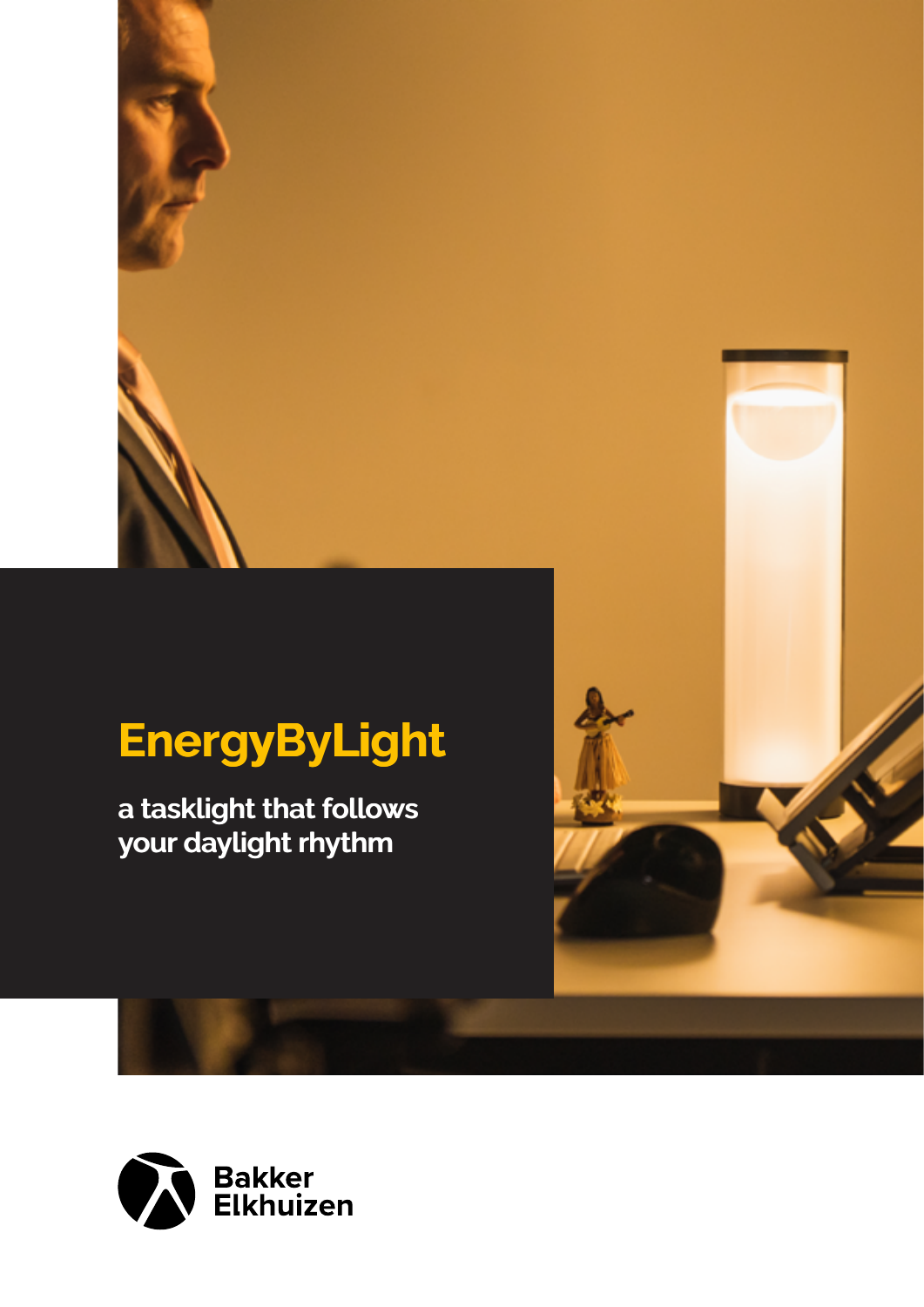

# **Technical specifications EnergyByLight**

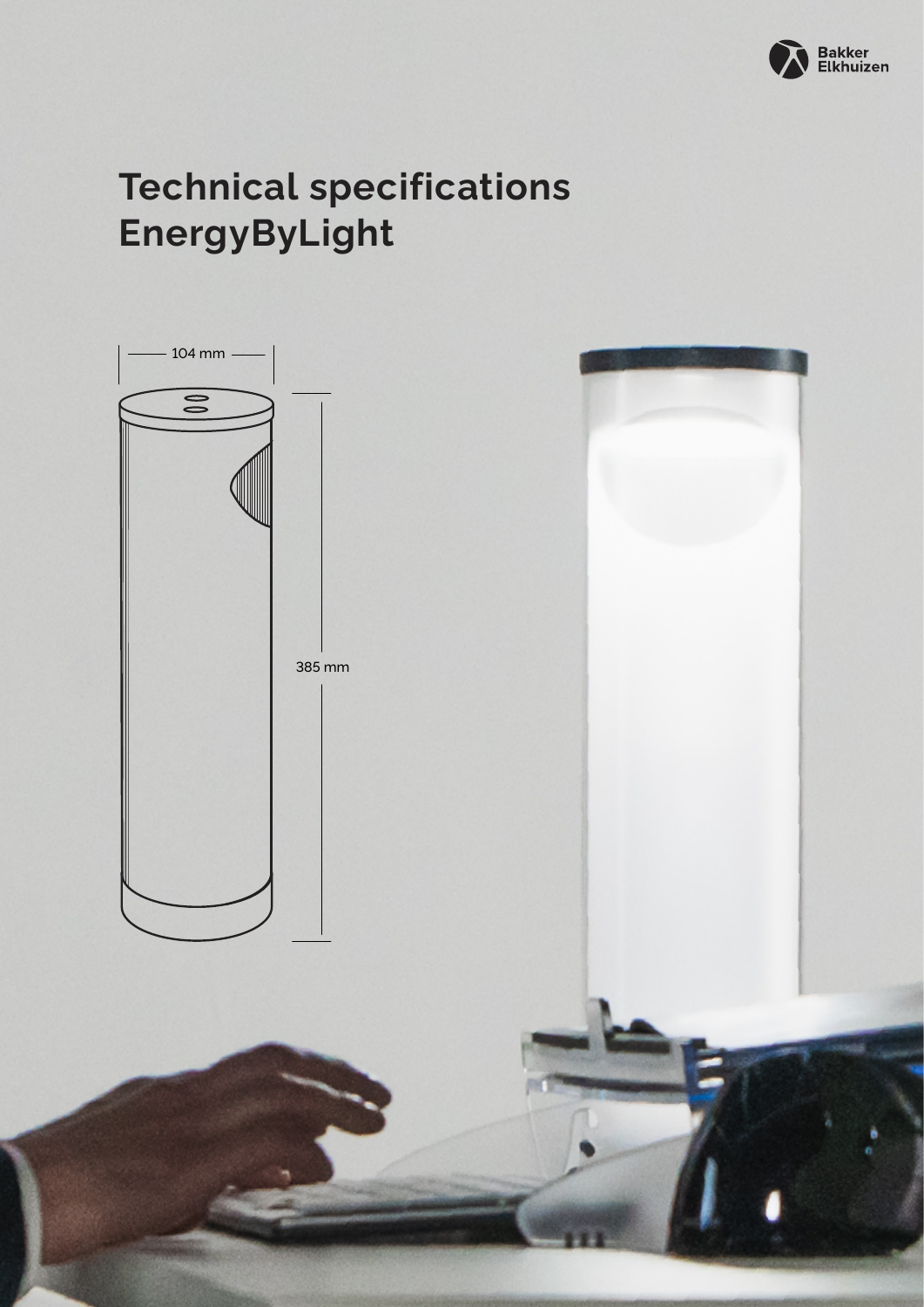

| <b>General</b>                            |                                   |
|-------------------------------------------|-----------------------------------|
| Diameter (mm)                             | 104                               |
| Height (mm)                               | 385                               |
| Colour                                    | Black, white                      |
| <b>Material</b>                           | Aluminium, plastic                |
| Weight (gr)                               | 1500                              |
| Control via the app                       | Yes, settings can be personalized |
| Control via the lamp                      | Yes, with limited settings        |
| <b>Energy efficiency class</b>            | Not applicable <sup>1</sup>       |
| IP value                                  | <b>IP 20</b>                      |
| <b>Protection class electrical device</b> | $\mathbf{III}$                    |

## **Lighting**

| <b>Type of illumination</b>      | Task & ambient lighting     |
|----------------------------------|-----------------------------|
| <b>Circadian Lighting</b>        | Yes                         |
| <b>Light Source</b>              | <b>LED Die</b>              |
| <b>Light Source Replaceable</b>  | No.                         |
| Power (wattage)                  | Dimmed: 8<br>Full power: 16 |
| Brightness adjustable (dimmable) | Yes                         |
| <b>Brightness range (lux)</b>    | $300 - 1000$                |
| Brightness adjustable range      | $1 - 100\%$                 |
| <b>Colour rendering index</b>    | 80                          |
| Color temperature range (kelvin) | $2.700 - 6.500$             |
| Color temperature adjustable     | Yes                         |
| Ambient temperature (°C)         | Maximum 25                  |
| <b>Burning life (hours)</b>      | 50,000                      |

| <b>Power</b>            |                            |
|-------------------------|----------------------------|
| Nominal voltage (volts) | $100 - 240$                |
| Nominal frequency (Hz)  | $50 - 60$                  |
| Power supply units      | Europlug, UK plug, US plug |
| Power (W)               | 15                         |
| Output                  | Max. 48V - 24W - 0,5A      |
| Cable length (mm)       | 2000                       |

*1. The EnergyByLight uses an LED Die. It is excluded from the EU legislation, regulation 2017/1369 which means that the energy efficiency class is not mandatory.*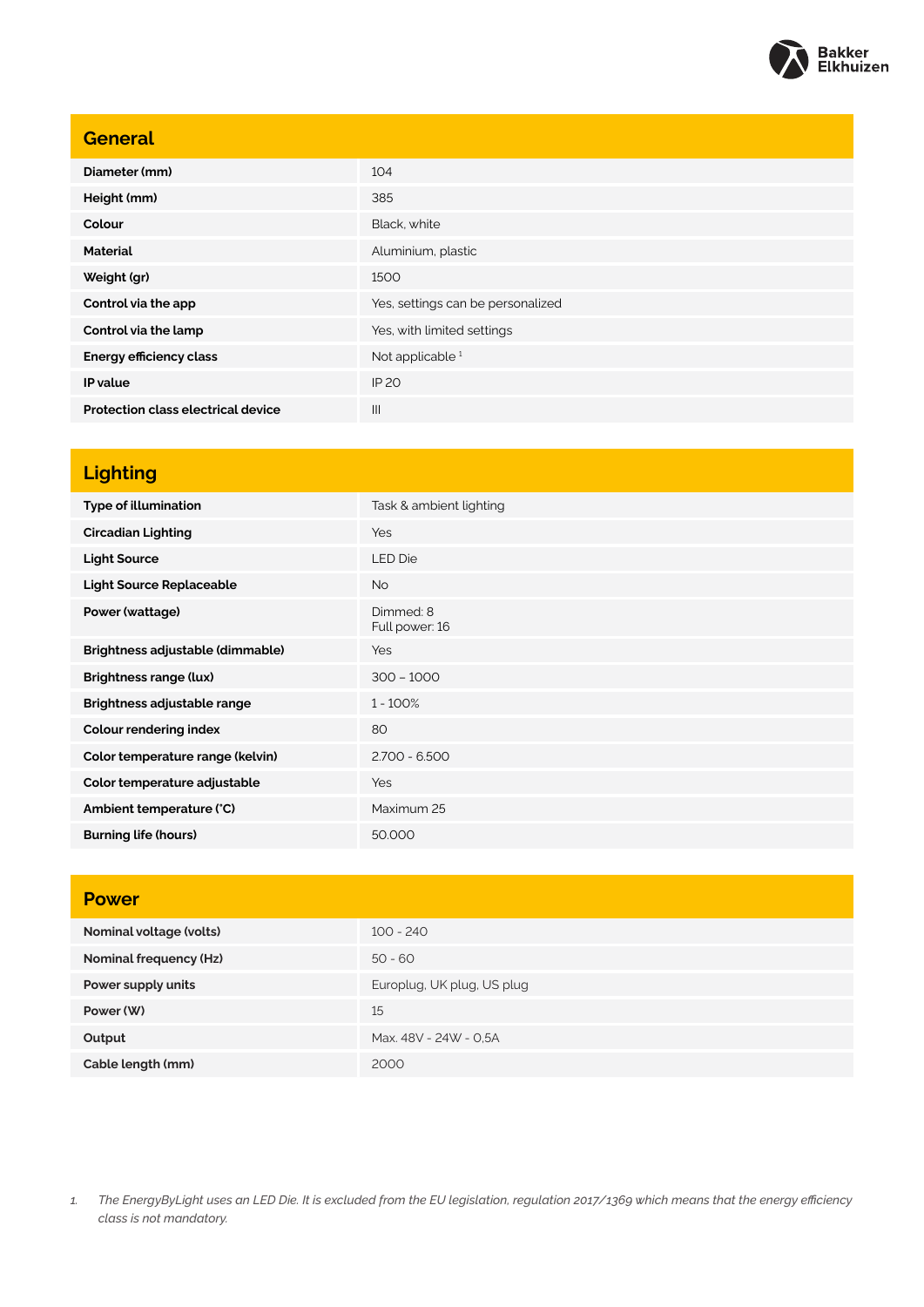

#### **App specifications**

| <b>Connection type</b>                 | Bluetooth      |
|----------------------------------------|----------------|
| <b>Bluetooth version</b>               | 5.0            |
| Bluetooth range (m)                    | 10             |
| <b>Compatible devices</b>              | Tablet / Phone |
| Suitable operating systems             | Android, iOS   |
| Minimum operating systems requirements | All versions   |
| <b>Multi-pairing</b>                   | <b>Yes</b>     |
| Number of lamps that can be paired     | No limit       |
| Absence detection                      | Yes            |

### **App explanation Circadian rhythm** Based on the set location, the recommended circadian rhythm is played throughout the day with the brightness and color temperature changing automatically. **Early or late person Early or late person** The recommended circadian rhythm is adjustable to an early or late person. **Lunchtime At the end of the lunch break the energy boost is automatically started. Brightness offset** Based on location, the recommended circadian rhythm is set. However, you can change the brightness by an offset of + or - 20% from the recommended circadian rhythm. **Color temperature offset Based on location the recommended circadian rhythm is set. However, you can** change the color temperature with an offset of + or - 20% from the recommended circadian rhythm. **Energy boost Energy boost 100%** white light with a color temperature of 6500 kelvin. App tracking **Setting the location is only necessary to set the EnergyByLight. The location will** Setting the location is only necessary to set the EnergyByLight. The location will not be tracked any further.